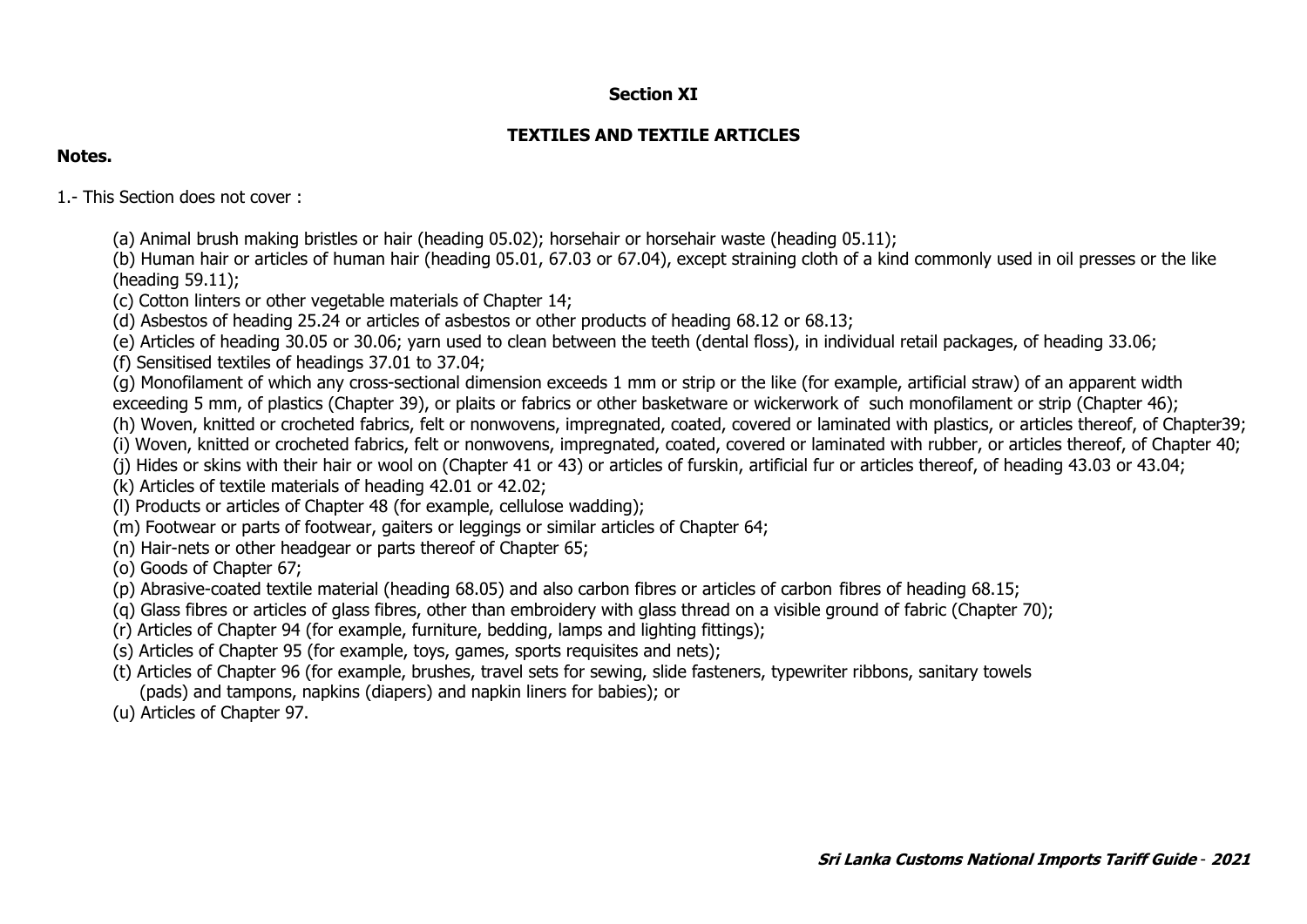2.- (A) Goods classifiable in Chapters 50 to 55 or in heading 58.09 or 59.02 and of a mixture of two or more textile materials are to be classified as if consisting wholly of that one textile material which predominates by weight over any other single textile material. When no one textile material predominates by weight, the goods are to be classified as if consisting wholly of that one textile material which is covered by the heading which occurs last in numerical order among those which equally merit consideration.

(B) For the purposes of the above rule :

(a) Gimped horsehair yarn (heading 51.10) and metallised yarn (heading 56.05) are to be treated as a single textile material the weight of which is to be taken as the aggregate of the weights of its components; for the classification of woven fabrics, metal thread is to be regarded as a textile material;

(b) The choice of appropriate heading shall be effected by determining first the Chapter and then the applicable heading within that Chapter, disregarding any materials not classified in that Chapter;

(c) When both Chapters 54 and 55 are involved with any other Chapter, Chapters 54 and 55 are to be treated as a single Chapter;

(d) Where a Chapter or a heading refers to goods of different textile materials, such materials are to be treated as a single textile material.

(C) The provisions of paragraphs (A) and (B) above apply also to the yarns referred to in Note 3, 4, 5 or 6 below.

3.- (A) For the purposes of this Section, and subject to the exceptions in paragraph (B) below, yarns (single, multiple (folded) or cabled) of the following descriptions are to be treated as "twine, cordage, ropes and cables" :

(a) Of silk or waste silk, measuring more than 20,000 decitex;

(b) Of man-made fibres (including yarn of two or more monofilaments of Chapter 54), measuring more than 10,000 decitex;

(c) Of true hemp or flax :

(i) Polished or glazed, measuring 1,429 decitex or more; or (ii) Not polished or glazed, measuring more than 20,000 decitex;

(d) Of coir, consisting of three or more plies;

(e) Of other vegetable fibres, measuring more than 20,000 decitex; or

(f) Reinforced with metal thread.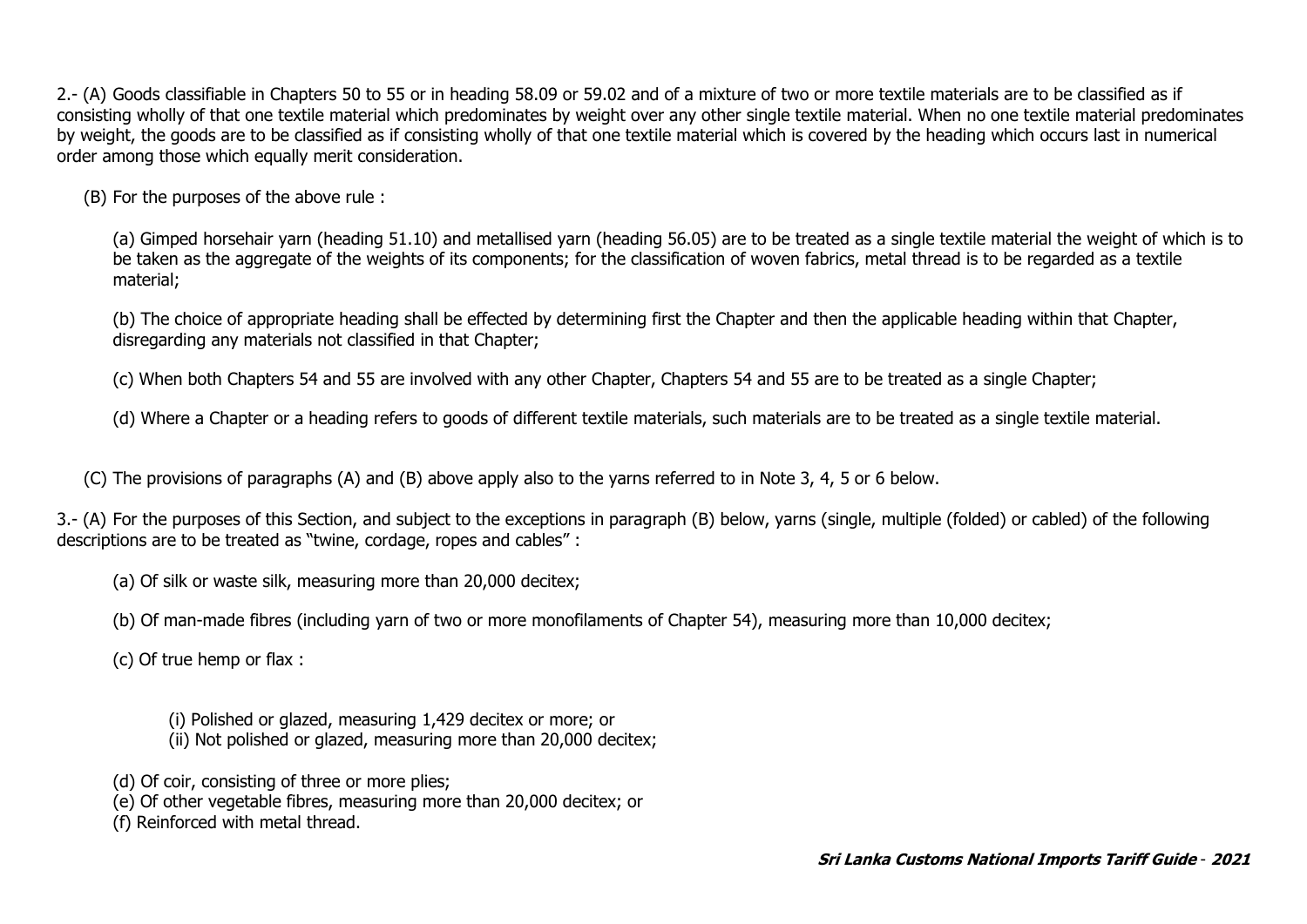(B) Exceptions :

- (a) Yarn of wool or other animal hair and paper yarn, other than yarn reinforced with metal thread;
- (b) Man-made filament tow of Chapter 55 and multifilament yarn without twist or with a twist of less than 5 turns per metre of Chapter 54;
- (c) Silk worm gut of heading 50.06, and monofilaments of Chapter 54;
- (d) Metallised yarn of heading 56.05; yarn reinforced with metal thread is subject to paragraph (A) (f) above; and
- (e) Chenille yarn, gimped yarn and loop wale-yarn of heading 56.06.
- 4.- (A) For the purposes of Chapters 50, 51, 52, 54 and 55, the expression "put up for retail sale" in relation to yarn means, subject to the exceptions in paragraph (B) below, yarn (single, multiple(folded) or cabled) put up :
	- (a) On cards, reels, tubes or similar supports, of a weight (including support) not exceeding :
		- (i) 85 g in the case of silk, waste silk or man-made filament yarn; or
		- (ii) 125 g in other cases;
	- (b) In balls, hanks or skeins of a weight not exceeding :
		- (i) 85 g in the case of man-made filament yarn of less than 3,000 decitex, silk or silk waste;
		- (ii) 125 g in the case of all other yarns of less than 2,000 decitex; or
		- (iii) 500 g in other cases;
	- (c) In hanks or skeins comprising several smaller hanks or skeins separated by dividing threads which render them independent one of the other, each of uniform weight not exceeding :
		- (i) 85 g in the case of silk, waste silk or man-made filament yarn; or
		- (ii) 125 g in other cases.
	- (B) Exceptions :
		- (a) Single yarn of any textile material, except :
			- (i) Single yarn of wool or fine animal hair, unbleached; and
			- (ii) Single yarn of wool or fine animal hair, bleached, dyed or printed, measuring more than 5,000 decitex;
		- (b) Multiple (folded) or cabled yarn, unbleached :
			- (i) Of silk or waste silk, however put up; or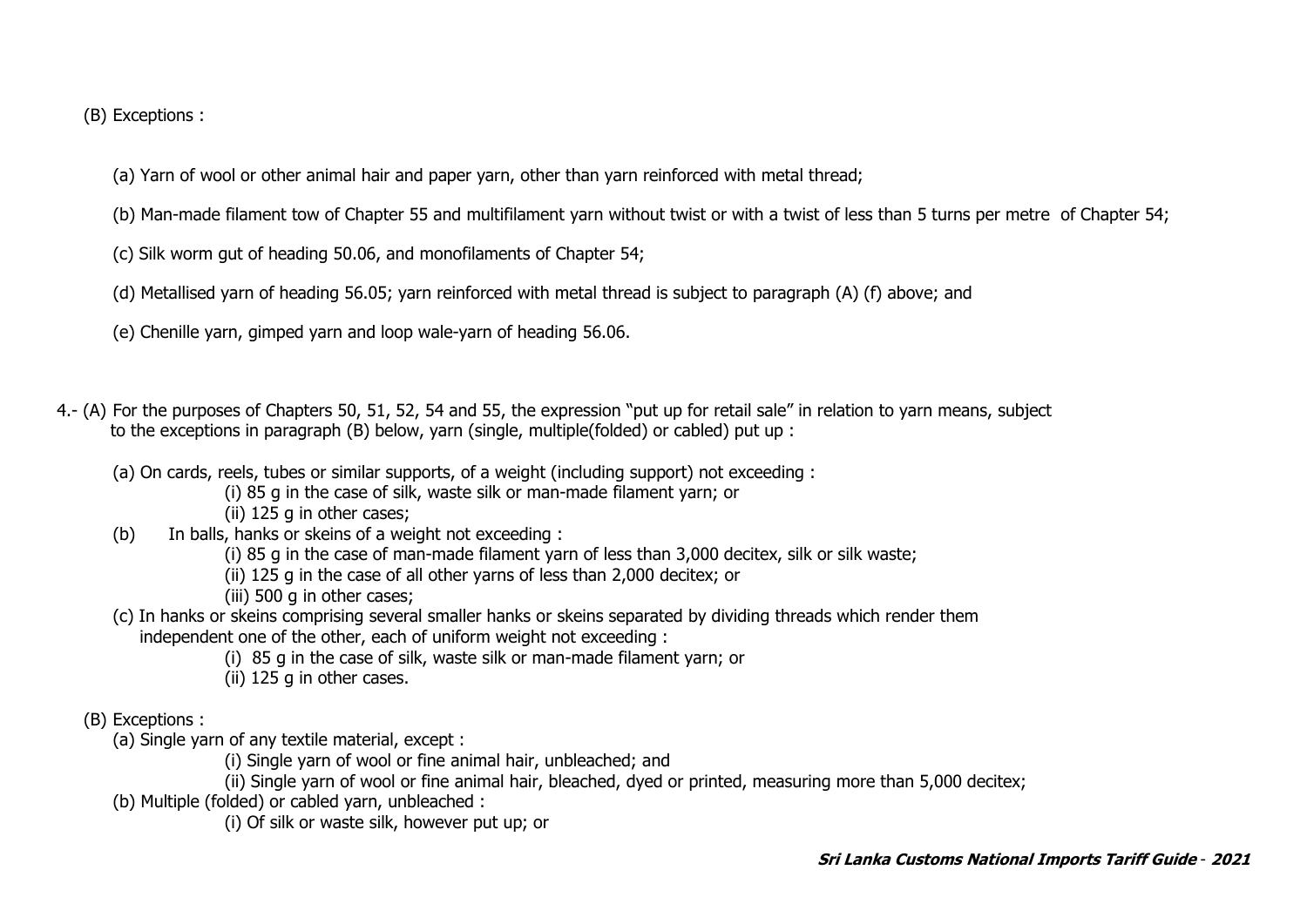(ii) Of other textile material except wool or fine animal hair, in hanks or skeins;

(c) Multiple (folded) or cabled yarn of silk or waste silk, bleached, dyed or printed, measuring 133 decitex or less; and

- (d) Single, multiple (folded) or cabled yarn of any textile material :
	- (i) In cross-reeled hanks or skeins; or

(ii) Put up on supports or in some other manner indicating its use in the textile industry (for example, on cops, twisting mill tubes, pirns, conical bobbins or spindles, or reeled in the form of cocoons for embroidery looms).

5.- For the purposes of headings 52.04, 54.01 and 55.08 the expression "sewing thread" means multiple (folded) or cabled yarn :

(a) Put up on supports (for example, reels, tubes) of a weight (including support) not exceeding 1,000 g;

(b) Dressed for use as sewing thread; and

(c) With a final "Z" twist.

6.- For the purposes of this Section, the expression "high tenacity yarn" means yarn having a tenacity, expressed in cN/tex (centinewtons per tex), greater than the following :

| Multiple (folded) or cabled yarn of nylon or other polyamides, or of polyesters  53 cN/tex |  |
|--------------------------------------------------------------------------------------------|--|
|                                                                                            |  |

- 7.- For the purposes of this Section, the expression "made up" means :
	- (a) Cut otherwise than into squares or rectangles;

(b) Produced in the finished state, ready for use (or merely needing separation by cutting dividing threads) without sewing or other working (for example, certain dusters, towels, table cloths, scarf squares, blankets);

(c) Cut to size and with at least one heat-sealed edge with a visibly tapered or compressed border and the other edges treated as described in any other subparagraph of this Note, but excluding fabrics the cut edges of which have been prevented from unravelling by hot cutting or by other simple means;

(d) Hemmed or with rolled edges, or with a knotted fringe at any of the edges, but excluding fabrics the cut edges of which have been prevented from unravelling by whipping or by other simple means;

(e) Cut to size and having undergone a process of drawn thread work;

(f) Assembled by sewing, gumming or otherwise (other than piece goods consisting of two or more lengths of identical material joined end to end and piece goods composed of two or more textiles assembled in layers, whether or not padded);

(g) Knitted or crocheted to shape, whether presented as separate items or in the form of a number of items in the length.

## **Sri Lanka Customs National Imports Tariff Guide** - **2021**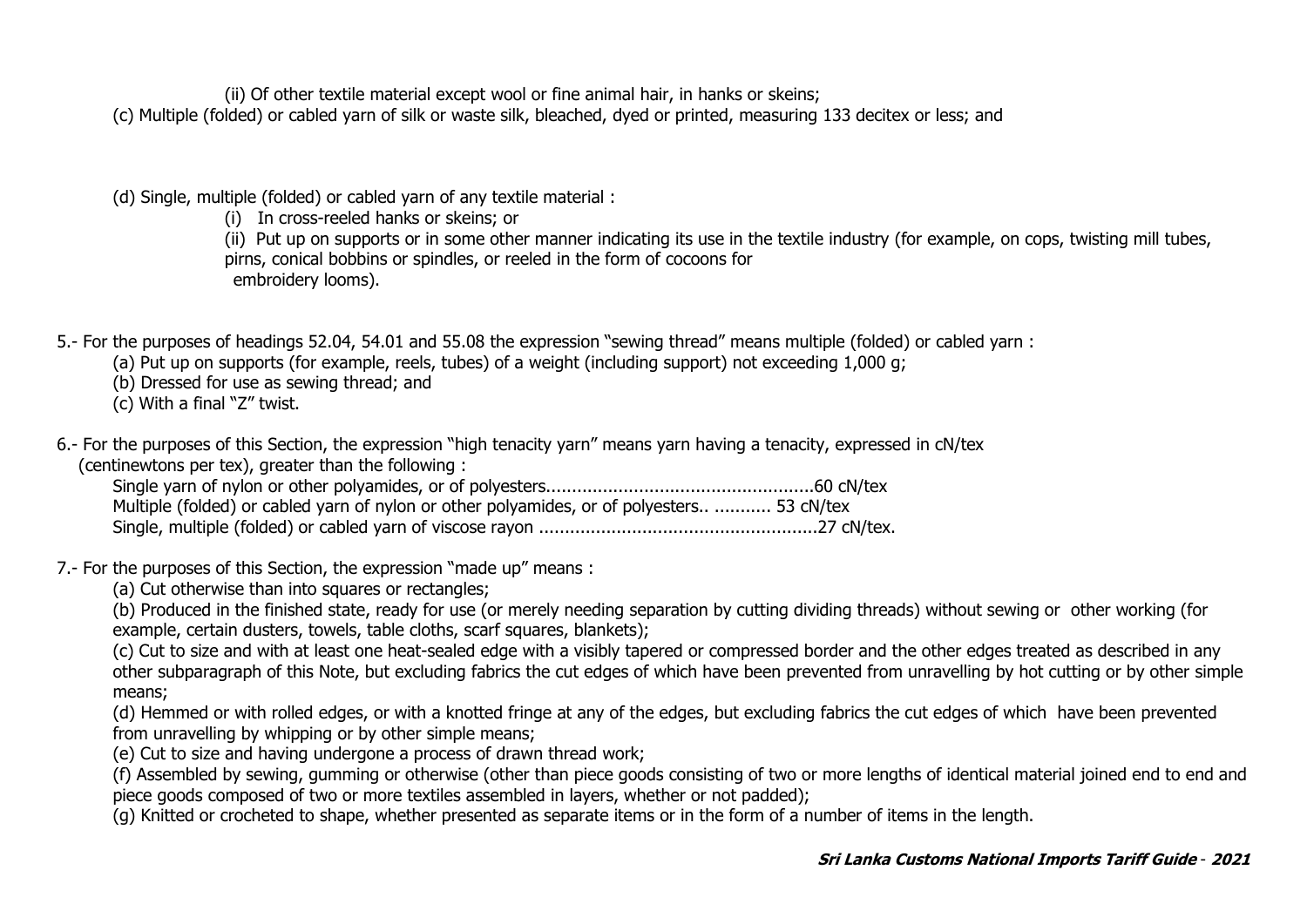8.- For the purposes of Chapters 50 to 60 :

(a) Chapters 50 to 55 and 60 and, except where the context otherwise requires, Chapters 56 to 59 do not apply to goods made up within the meaning of Note 7 above; and

(b) Chapters 50 to 55 and 60 do not apply to goods of Chapters 56 to 59.

9.- The woven fabrics of Chapters 50 to 55 include fabrics consisting of layers of parallel textile yarns superimposed on each other at acute or right angles. These layers are bonded at the intersections of the yarns by an adhesive or by thermal bonding.

10.- Elastic products consisting of textile materials combined with rubber threads are classified in this Section.

11.- For the purposes of this Section, the expression "impregnated" includes "dipped".

12.- For the purposes of this Section, the expression "polyamides" includes "aramids".

13.- For the purposes of this Section and, where applicable, throughout the Nomenclature, the expression "elastomeric yarn" means filament yarn, including monofilament, of synthetic textile material, other than textured yarn, which does not break on being extended to three times its original length and which returns, after being extended to twice its original length, within a period of five minutes, to a length not greater than one and a half times its original length.

14.- Unless the context otherwise requires, textile garments of different headings are to be classified in their own headings even if put up in sets for retail sale. For the purposes of this Note, the expression "textile garments" means garments of headings 61.01 to 61.14 and headings 62.01 to 62.11.

## **Subheading Notes.**

1.- In this Section and, where applicable, throughout the Nomenclature, the following expressions have the meanings hereby assigned to them :

## **(a) Unbleached yarn Yarn which :**

- (i) has the natural colour of its constituent fibres and has not been bleached, dyed (whether or not in the mass) or printed; or
- (ii) is of indeterminate colour ("grey yarn"), manufactured from garnetted stock.

Such yarn may have been treated with a colourless dressing or fugitive dye (which disappears after simple washing with soap) and, in the case of man-made fibres, treated in the mass with delustring agents (for example, titanium dioxide).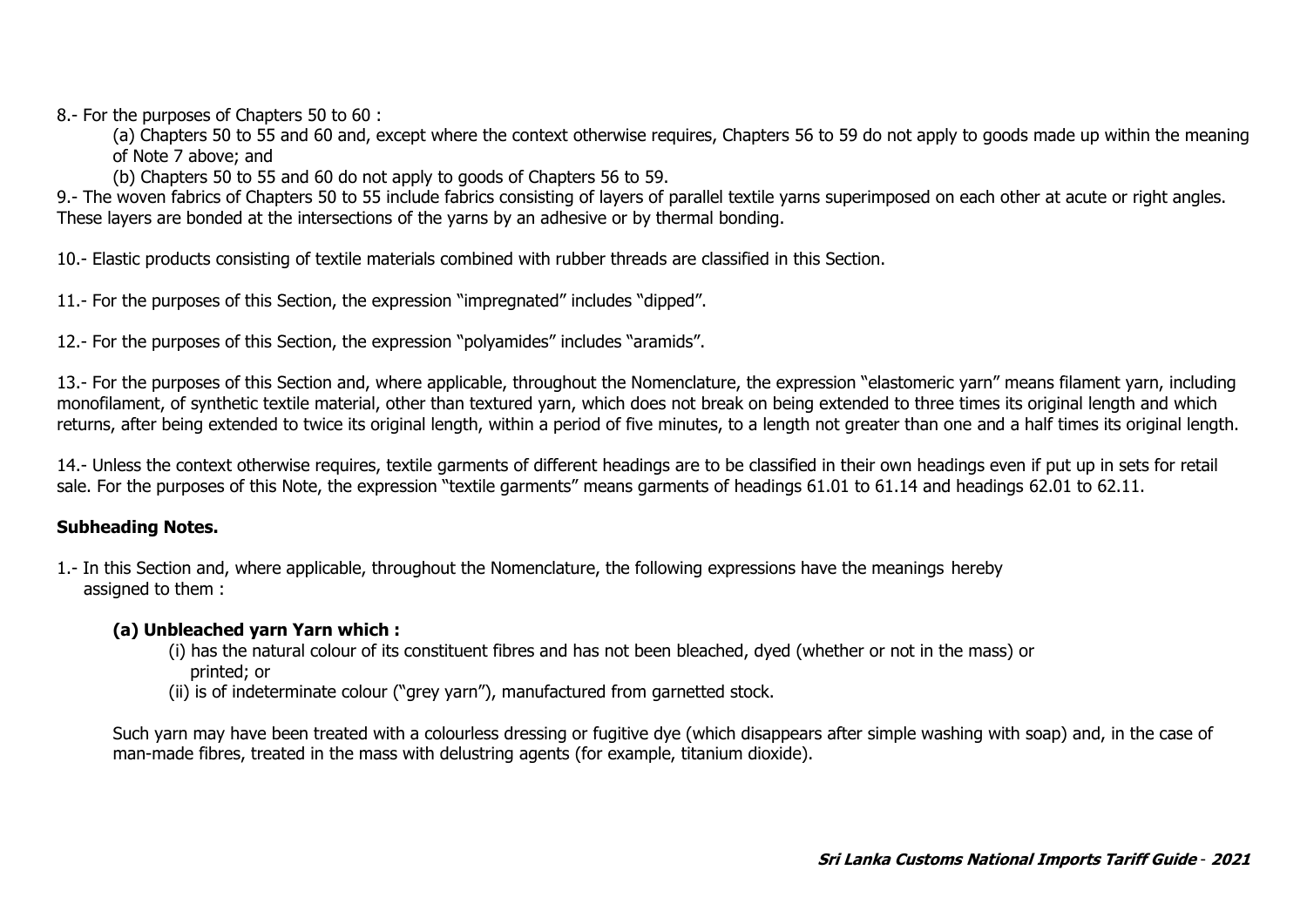#### **(b) Bleached yarn**

Yarn which :

- (i) has undergone a bleaching process, is made of bleached fibres or, unless the context
	- otherwise requires, has been dyed white (whether or not in the mass) or treated with a white dressing;
- (ii) consists of a mixture of unbleached and bleached fibres; or
- (iii) is multiple (folded) or cabled and consists of unbleached and bleached yarns.

## **(c) Coloured (dyed or printed) yarn**

Yarn which :

(i) is dyed (whether or not in the mass) other than white or in a fugitive colour, or printed, or made from dyed or printed fibres;

(ii) consists of a mixture of dyed fibres of different colours or of a mixture of unbleached or bleached fibres with coloured fibres (marl or mixture yarns), or is printed in one or more colours at intervals to give the impression of dots;

(iii)is obtained from slivers or rovings which have been printed; or

(iv) is multiple (folded) or cabled and consists of unbleached or bleached yarn and coloured yarn.

The above definitions also apply, mutatis mutandis, to monofilament and to strip or the like of Chapter 54.

#### **(d) Unbleached woven fabric**

Woven fabric made from unbleached yarn and which has not been bleached, dyed or printed.Such fabric may have been treated with a colourless dressing or a fugitive dye.

## **(e) Bleached woven fabric**

Woven fabric which :

(i) has been bleached or, unless the context otherwise requires, dyed white or treated with a white dressing, in the piece;

- (ii) consists of bleached yarn; or
- (iii) consists of unbleached and bleached yarn.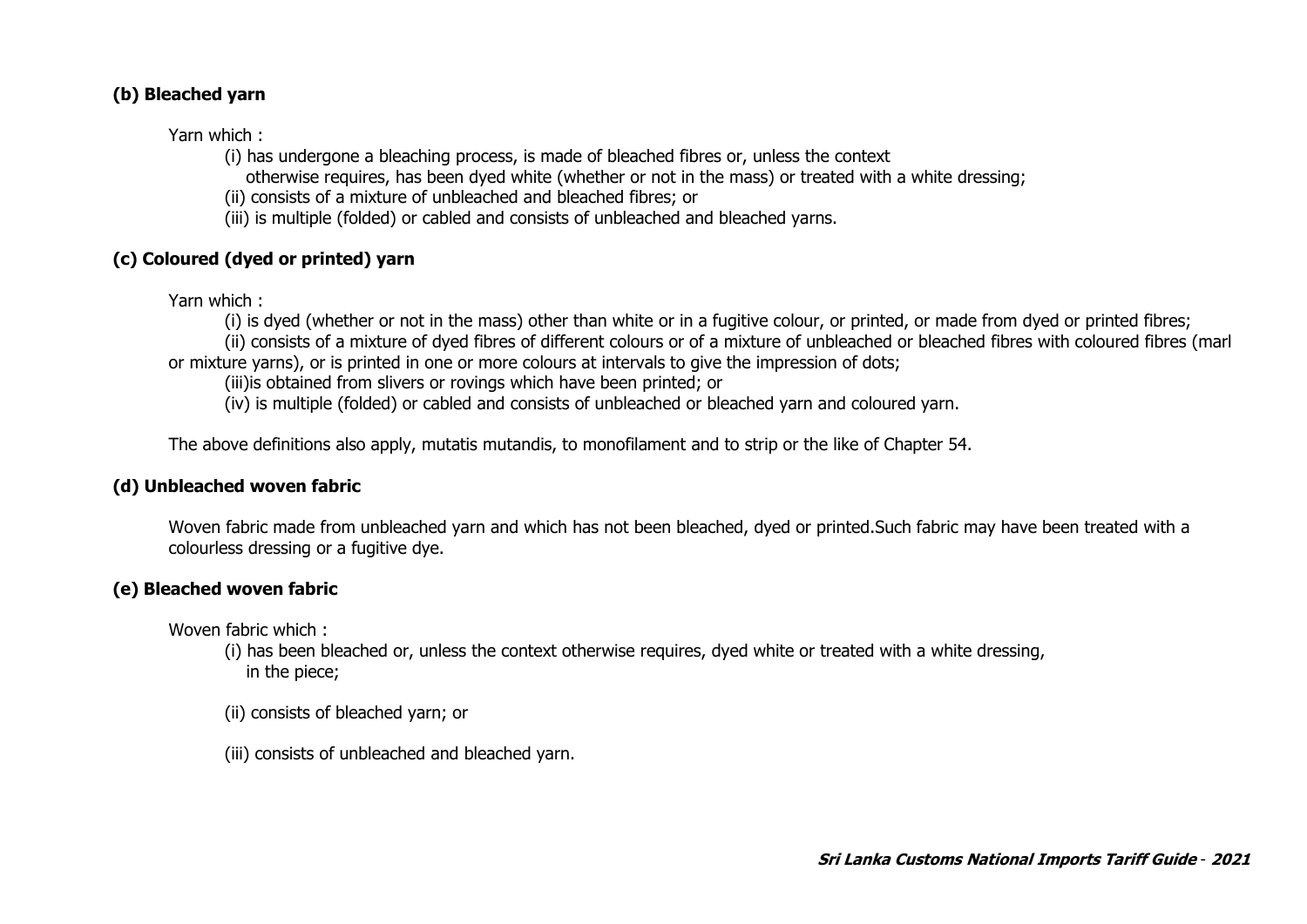## **(f) Dyed woven fabric**

Woven fabric which :

(i) is dyed a single uniform colour other than white (unless the context otherwise requires) or has been treated with a coloured finish other than white (unless the context otherwise requires), in the piece; or (ii) consists of coloured yarn of a single uniform colour.

## **(g) Woven fabric of yarns of different colours**

Woven fabric (other than printed woven fabric) which :

- (i) consists of yarns of different colours or yarns of different shades of the same colour (other than the natural colour of the constituent fibres);
- (ii) consists of unbleached or bleached yarn and coloured yarn; or

(iii) consists of marl or mixture yarns. (In all cases, the yarn used in selvedges and piece ends is not taken into consideration.)

## **(h) Printed woven fabric**

Woven fabric which has been printed in the piece, whether or not made from yarns of different colours. (The following are also regarded as printed woven fabrics : woven fabrics bearing designs made, for example, with a brush or spray gun, by means of transfer paper, by flocking or by the batik process.)

The process of mercerisation does not affect the classification of yarns or fabrics within the above categories.

The definitions at (d) to (h) above apply, *mutatis mutandis*, to knitted or crocheted fabrics.

## **(i) Plain weave**

A fabric construction in which each yarn of the weft passes alternately over and under successive yarns of the warp and each yarn of the warp passes alternately over and under successive yarns of the weft.

2.- (A) Products of Chapters 56 to 63 containing two or more textile materials are to be regarded as consisting wholly of that textile material which would be selected under Note 2 to this Section for the classification of a product of Chapters 50 to 55 or of heading 58.09 consisting of the same textile materials.